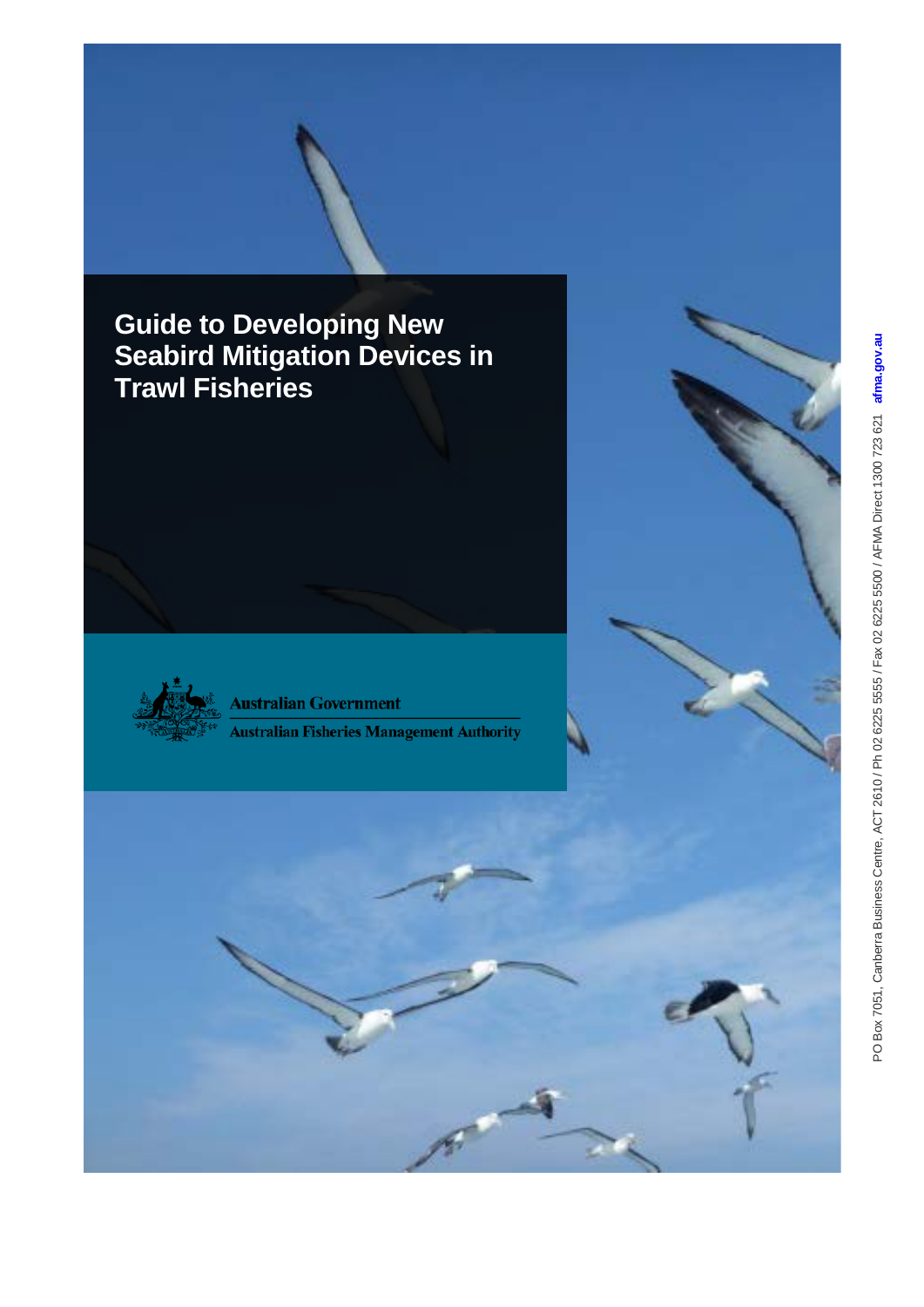# **Contents**

| 2 Key Considerations for the Development of New Mitigation Devices3 |  |
|---------------------------------------------------------------------|--|
|                                                                     |  |
|                                                                     |  |
|                                                                     |  |
|                                                                     |  |
|                                                                     |  |
|                                                                     |  |
|                                                                     |  |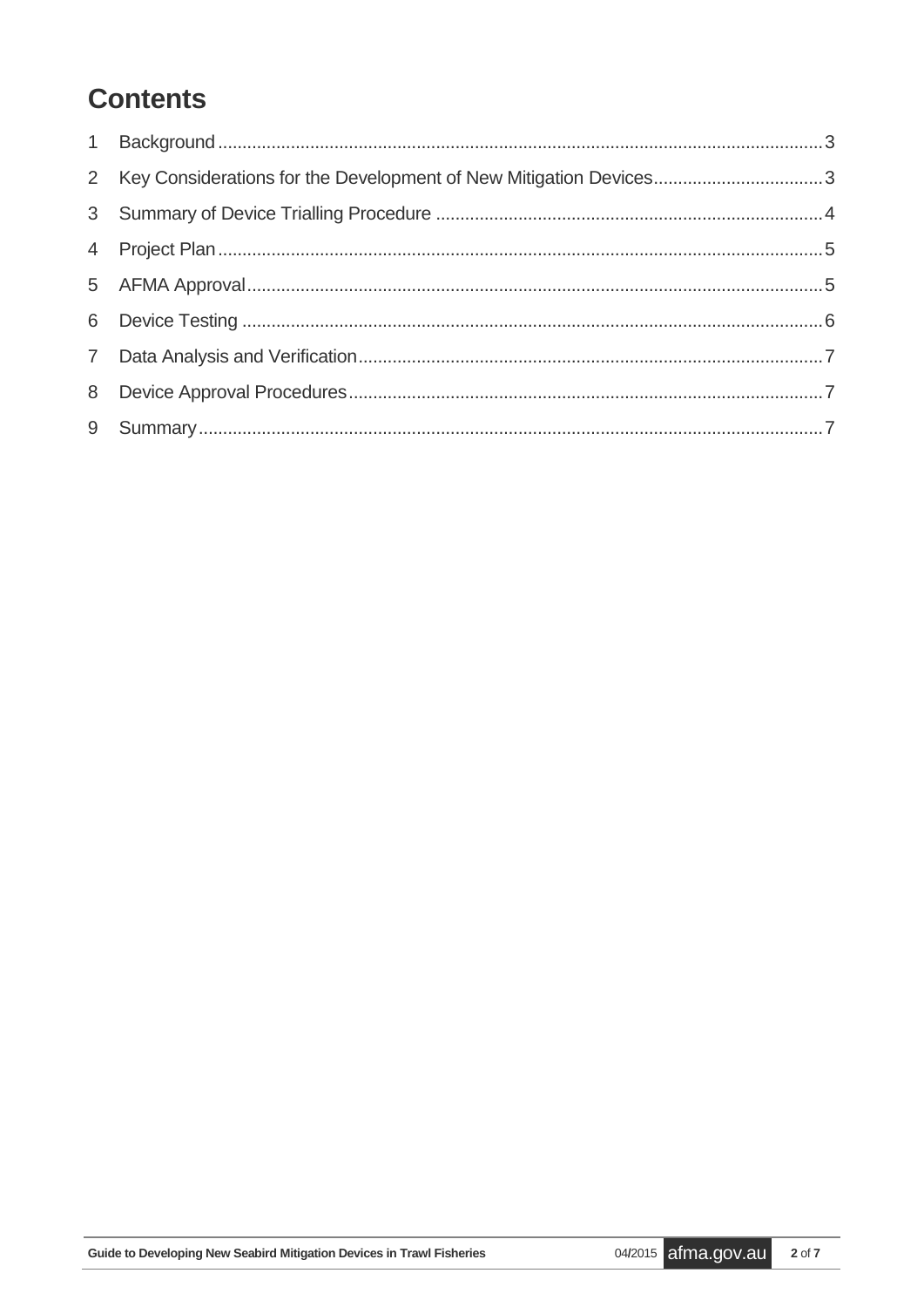### <span id="page-2-0"></span>**1 Background**

Minimising interactions between seabirds and otter trawl fishing operations is recognised as a priority for AFMA and the fishing industry. AFMA's report: Assessing the Effectiveness of Seabird Mitigation Devices in the Southern and Eastern Scalefish and Shark Fishery of Australia<sup>1</sup>, found that 600mm warp deflectors (pinkies) reduce heavy interactions between seabirds and warp wires by 75 per cent.

As a result, AFMA has implemented seabird management plans (SMPs) for all otter board trawl vessels operating in the Southern and Eastern Scalefish and Shark Fishery (SESSF). Each vessel's SMP lists the AFMA approved seabird mitigation measures for that vessel, including the compulsory use of 600mm diameter pinkies<sup>2</sup>.

There is increasing interest from fishers in developing new mitigation devices or enhancing the current AFMA approved devices to improve operational efficiencies, crew safety and further reduce seabird interactions.

New or modified mitigation devices will need to be approved by AFMA for each SMP. New or modified mitigation devices will need to be assessed to ensure they meet the required bycatch reduction target and maintain a safe working environment for crew. This document outlines the necessary steps to plan, develop, trial and implement a new seabird mitigation device in the SESSF otter board trawl fisheries.

### <span id="page-2-1"></span>**2 Key Considerations for the Development of New Mitigation Devices**

- 1. Scientific permits can only be issued for at sea testing of new mitigation devices if there is a clear project plan and if the application meets AFMA's policy for scientific permits [\(http://www.afma.gov.au/wp-content/uploads/2014/12/fmp11.pdf\)](http://www.afma.gov.au/wp-content/uploads/2014/12/fmp11.pdf).
- 2. Testing of new or modified mitigation devices shall follow the scientific procedure specified in this document.
- 3. New or modified mitigation devices should not jeopardise the work health and safety standards for crew.
- 4. Only mitigation devices that demonstrate bycatch reduction equal to or better than 600mm pinkies will be approved by AFMA.

1 AFMA report available here[: http://www.afma.gov.au/wp-content/uploads/2014/12/Seabird-Mitigation-Assessment-Report.pdf.](http://www.afma.gov.au/wp-content/uploads/2014/12/Seabird-Mitigation-Assessment-Report.pdf) 2 Unless other seabird mitigation devices have been approved for that vessel's SMP, for example a zero discharge of biological material while fishing gear is in the water.

**Guide to Developing New Seabird Mitigation Devices in Trawl Fisheries** 04**/**<sup>2015</sup> afma.gov.au **<sup>3</sup>** of **<sup>7</sup>**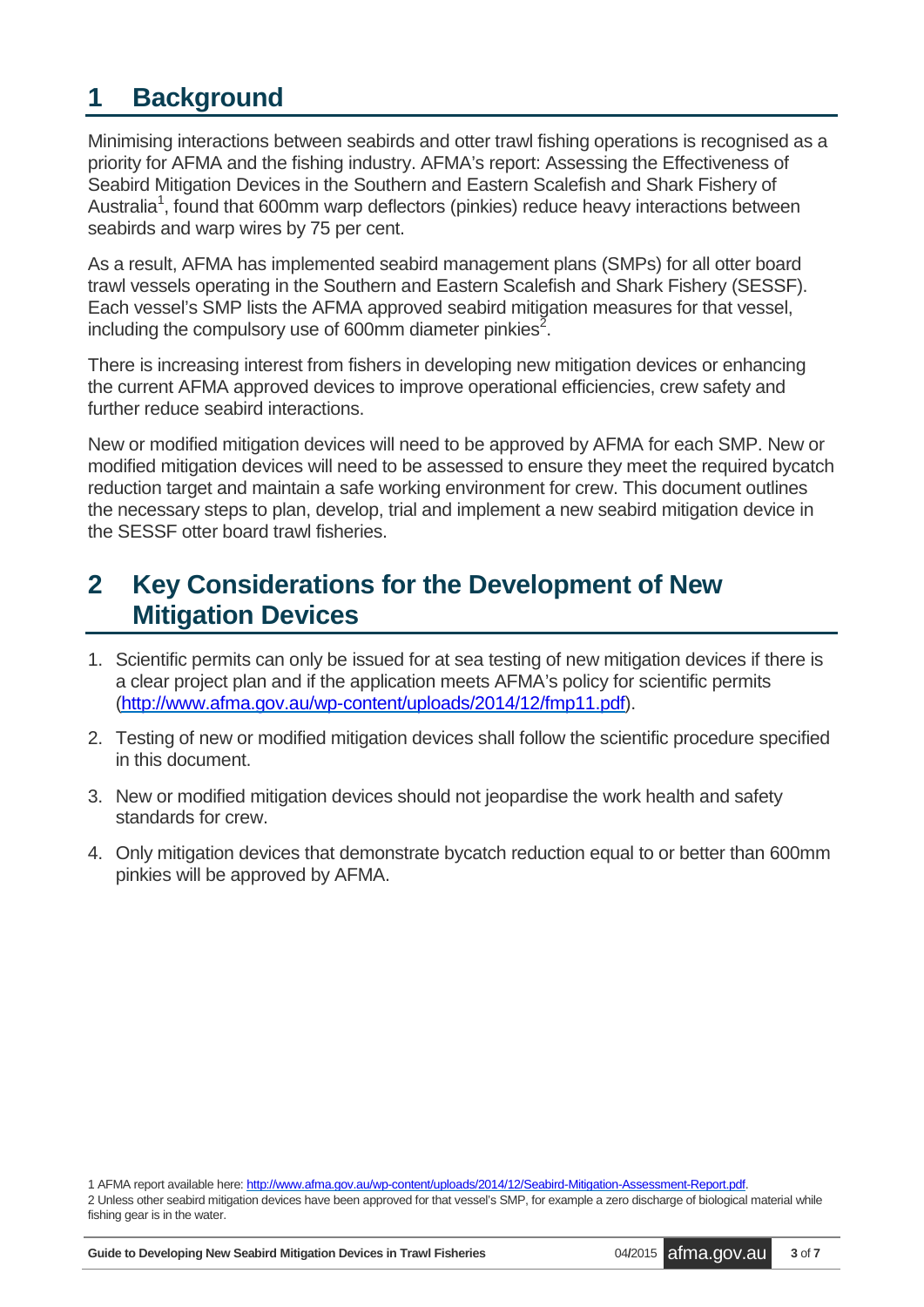### <span id="page-3-0"></span>**3 Summary of Device Trialling Procedure**

The flow diagram below sets out the procedure for industry to follow to complete the assessment for a new seabird mitigation device.

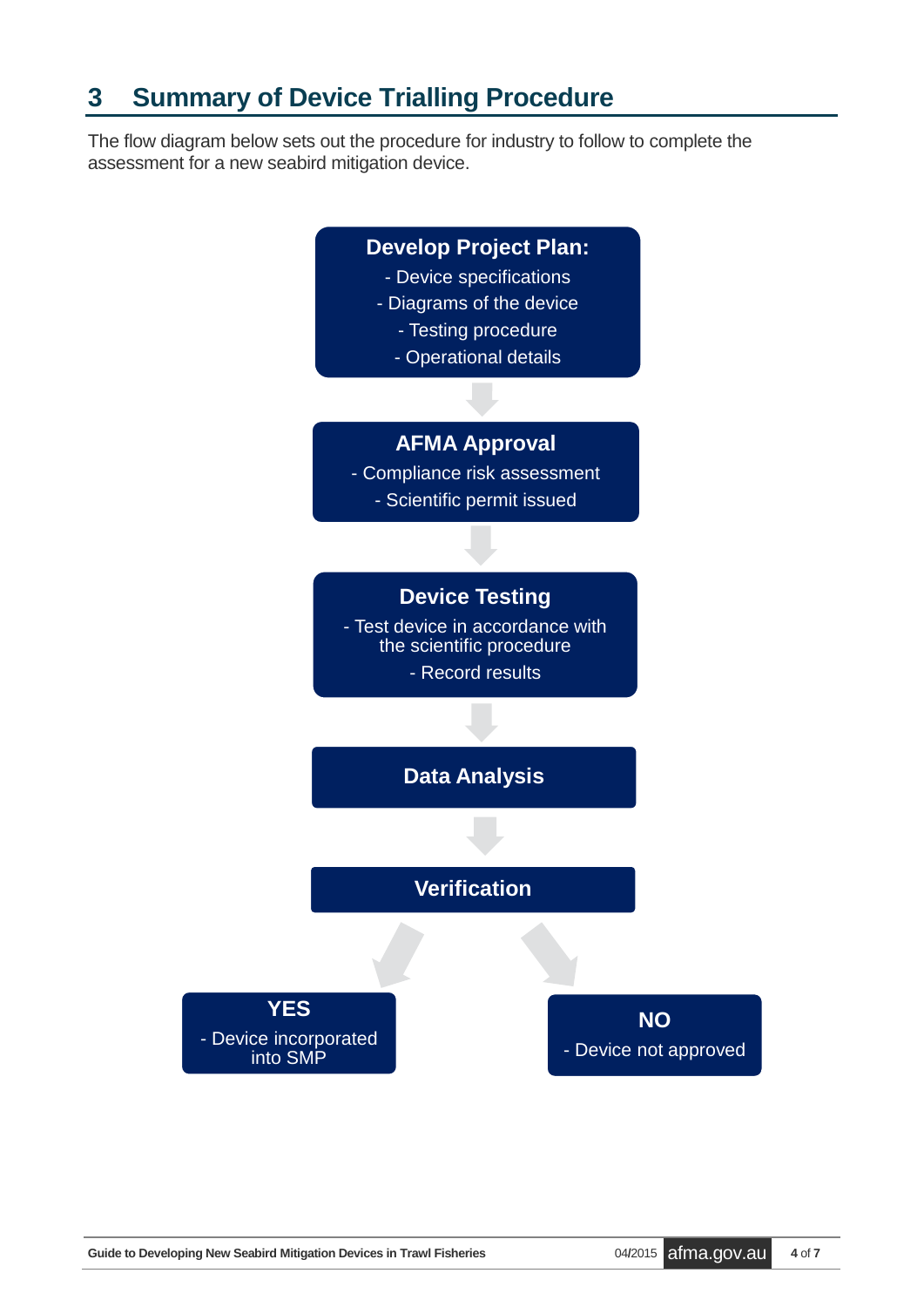### <span id="page-4-0"></span>**4 Project Plan**

Prior to testing, AFMA requires a project plan which details the proposed mitigation device and testing procedure. The project plan shall include:

- 1. Device Specifications:
	- 1.1. List of materials required to construct device
	- 1.2. Dimensions of device
- 2. Diagram of the device:
	- 2.1. Drawings / pictures
- 3. Testing procedure:
	- 3.1. How the device will be tested (methodology)
	- 3.2. Who will test the device
- 4. Operational details:
	- 4.1. Deployment and retrieval procedure for the device
	- 4.2. Diagram showing the device deployed
	- 4.3. Work health and safety consideration

## <span id="page-4-1"></span>**5 AFMA Approval**

AFMA will review the project plan to ensure there is sufficient detail of proposed mitigation device and that the approved testing procedure will be followed.

Any proposed seabird mitigation device will assessed by an AFMA compliance risk assessment. AFMA must be able to monitor compliance with any new mitigation device and this must be enforceable through surveillance.

AFMA will only approve the at sea testing of new or modified seabird mitigation devices which provide a satisfactory project plan and are rated as satisfactory by the AFMA compliance risk assessment.

The testing of a new or modified mitigation device may be undertaken with:

- 1. a scientific permit, within Commonwealth waters, granted by AFMA on application, or
- 2. a state license, within state waters, where Commonwealth Seabird Management Plans (and a scientific permit) are not applicable.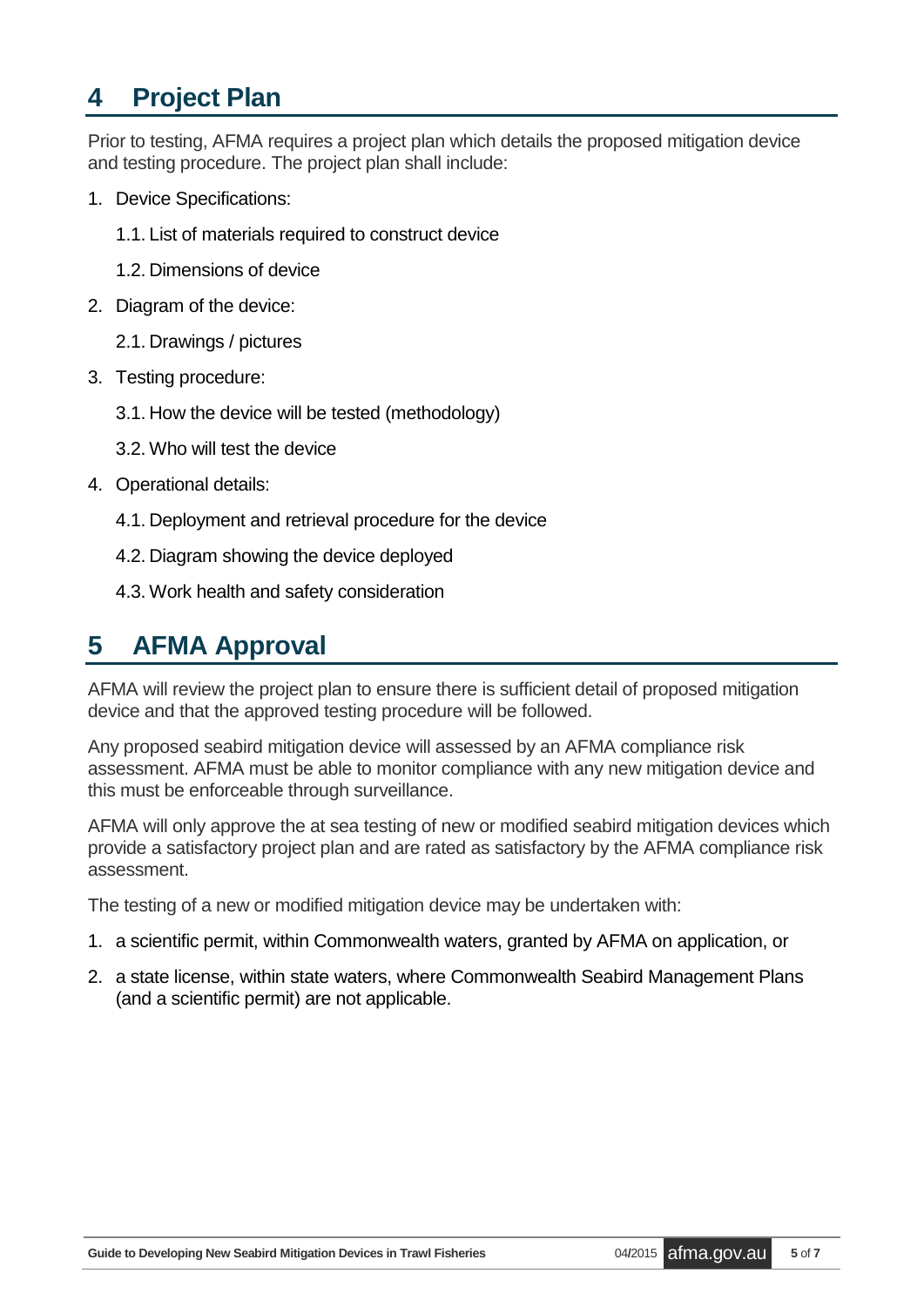### <span id="page-5-0"></span>**6 Device Testing**

Comprehensive testing was carried out to determine the efficiency of pinkies in reducing seabird interactions– provided in the AFMA report Assessing the Effectiveness of Seabird Mitigation Devices in the Southern and Eastern Scalefish and Shark Fishery of Australia. The results of this assessment determined that 600mm diameter pinkies reduced heavy contact by around 75 percent.

#### **AFMA requires robust information that the new device being tested performs as well, or better, than 600mm diameter pinkies.**

- 1. Data must show that the mean number of seabird interactions observed for the new device is equal to or less than the mean number of interactions observed for pinkies during the same trial.
- 2. New mitigation devices must be assessed comparatively to pinkies using randomised treatments for the first shot and then alternated throughout the day (new devices cannot be compared with a naked warp).
- 3. Seabirds must be actively searching or feeding around the vessel for each shot to be accepted as a valid shot for the trial. Shots without active seabirds provide no information on the effectiveness of the seabird mitigation device and cannot be used.

#### **For a new device to be approved by AFMA it must satisfy the decision rule:**

The new device must demonstrate that the mean interaction rate with seabirds is equal to or less than pinkies across 30 paired shots.

#### **Worked Example – Decision Rule**

Skipper Bob would like to trial a new seabird mitigation device on his vessel.

As a first step Bob needs to develop a project plan, it must include information and diagrams of the proposed device, the testing procedure and operational details.

Bob will send the project plan to AFMA for approval. AFMA will approve a device for testing if the project plan is satisfactory and the proposed device passes the AFMA compliance risk assessment. If the device is approved AFMA will issue Bob with a scientific permit to test the device.

To satisfy the decision rules Bob must complete 30 paired shots with the new device and a 600mm diameter pinky. If after 30 paired shots the proposed device has a mean interaction rate which is equal to or lower than pinkies Bob can apply to have the new device approved by AFMA.

AFMA will review the data from at sea testing; if the new device followed the testing procedure and demonstrates that it performs better than or equal to 600mm pinkies the new device will be approved by AFMA.

If the device is approved AFMA will issue Bob with a new seabird management plan.